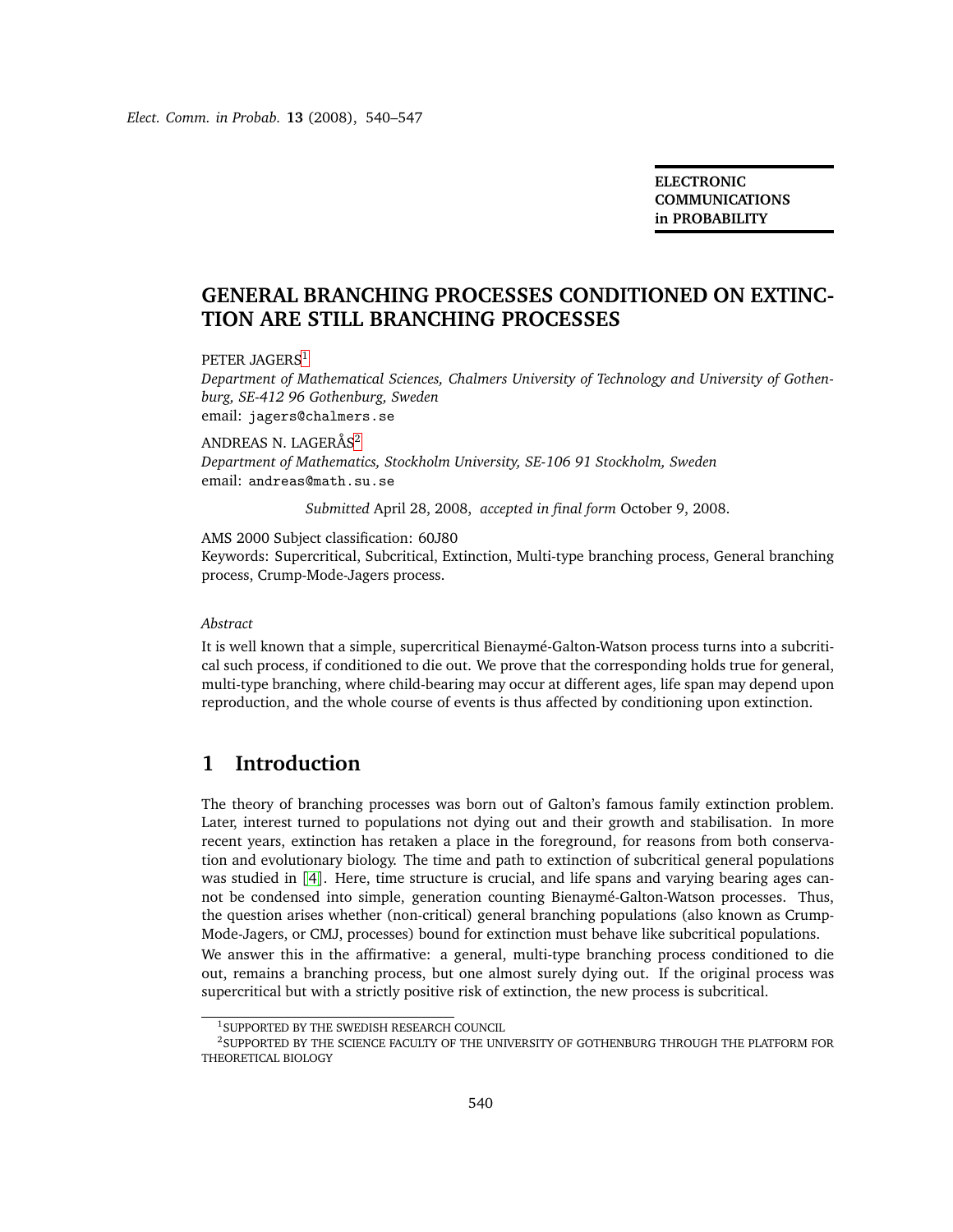Formulated in such a loose manner, this fact belongs to the folklore of branching, but actually it has been proved only for Bienaymé-Galton-Watson processes, [[1](#page-7-1)], p. 52. A moment's afterthought tells us that it remains true for age-dependent branching processes of the Bellman-Harris type, where individuals have i.i.d. life spans, and split into i.i.d. random numbers of children, independently of life span, the time structure thus not being affected by the conditioning.

But what if the flow of time is no longer independent of reproduction? Even the simplest case, that of a splitting reproduction at death, but not independently of age at death/splitting, would seem to offer difficulties, and the same certainly applies to the more realistic general processes where reproduction occurs as a point process during life, thus mimicking the yearly births of wildlife, or the even more erratic reproduction pattern of humans.

The conceptual framework is intuitive. Starting from an Eve, individuals live and give birth independently of one another. At birth each individual inherits a *type* from her mother. The type, in its turn determines the probability measure over all possible life careers, including a life span and a marked point process which reports the successive ages at bearing, and the types of children at the various bearings. Note that multiple births are not excluded. The branching property can be summarised into the fact that given her type and birth time, the daughter process of any individual born is independent of all individuals not in her progeny (into which she herself is included).

We set out to prove that this branching property also holds for processes conditioned to die out. Initially, we shall not mention supercriticality, and only ask that the probability of extinction is nonzero for any starting type. (If that probability is one, the conditioning does not change anything!) Largely, the proof is a matter of conceptual clarity or discipline, which unfortunately forces us into the somewhat burdensome notation of probabilities on tree spaces, obscuring the essential simplicity of the matter.

The main idea behind the proof is, however, easily outlined. Indeed, consider an individual, and condition upon her progeny ultimately dying out. Her own life career is then affected precisely through her only being able to have daughters whose progeny in their turn must ultimately face extinction. In all other respects her life is independent of all others, once her type is given. This reestablishes the branching character, but with a suitably amended probability measure over her life career, which clearly is non-supercritical in the sense that the probability of ultimate extinction is one, from any starting type that can be realised.

## **2 Notation**

Throughout this paper we use the notation of [[3](#page-7-2)], which may also serve as a reference for the reader interested in further properties of general multi-type branching processes.

### **2.1 The Ulam-Harris family space**

We choose to work within the classical Ulam-Harris framework identifying individuals with sequences of natural numbers so that  $x = (x_1, x_2, \ldots, x_n)$  denotes the  $x_n$ th child of the ... of the  $x_2$ th child of the  $x_1$ th child of the ancestor. The ancestor is denoted by an "empty" sequence *e* (mnemonic for "empty" or "Eve"), and the set of all possible individuals is

$$
\mathbb{T}=e\cup\bigcup_{n\in\mathbb{N}}\mathbb{N}^n.
$$

The concatenation of *x*, *y*  $\in$  T is *xy*, and thus *ex* = *xe* = *x* for all *x*  $\in$  T.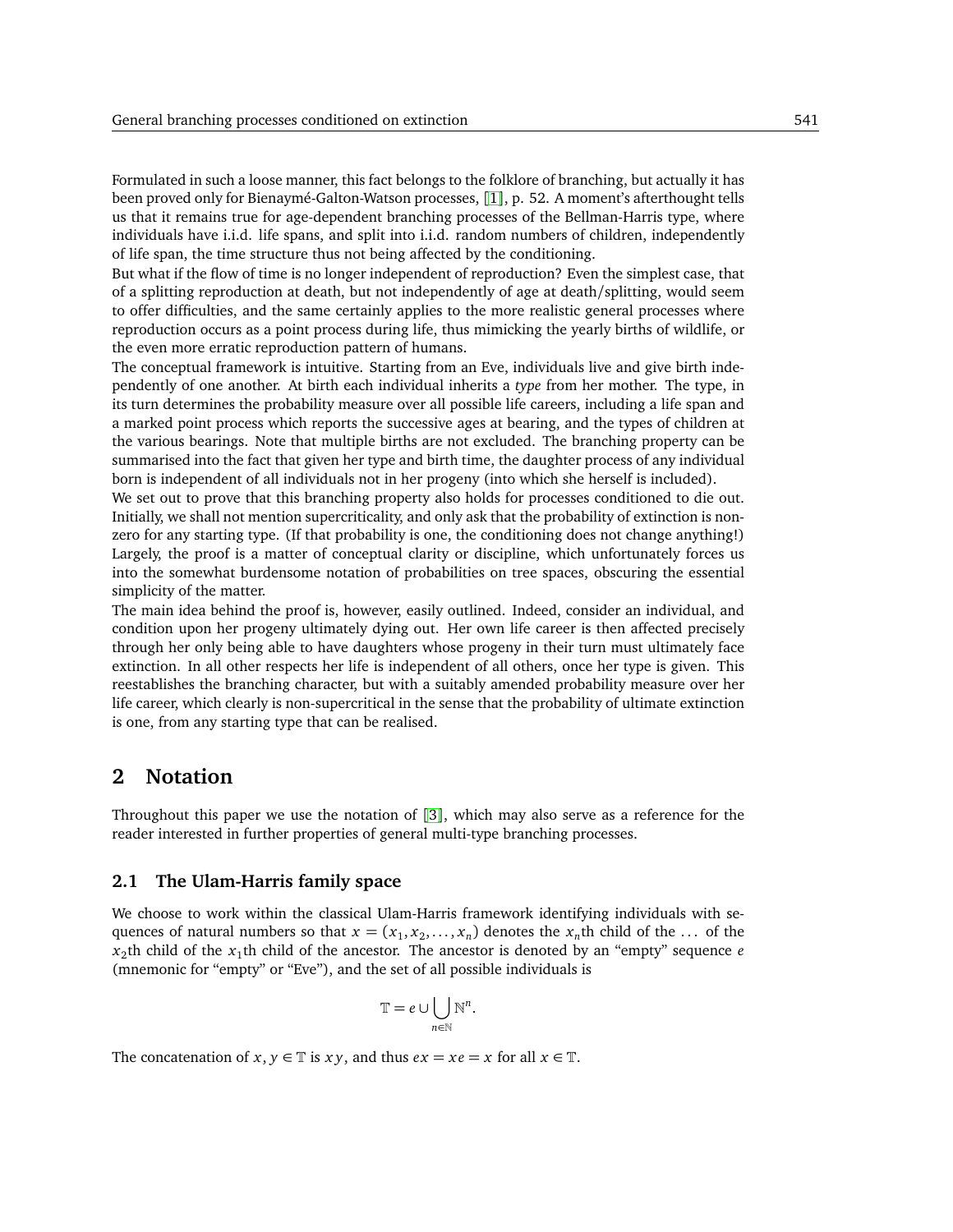For any  $e \neq x = (x_1, x_2, \ldots, x_n)$  *x*'s *mother* is  $mx = (x_1, \ldots, x_{n-1})$ , her *rank* in the sibship is  $rx = x_n$ , and *x*'s generation  $g(x) = n$ . We agree that  $me = re = e$  and  $g(e) = 0$ . Hence,  $mxrx = x$ for *x*  $\in$  T, and *m* can be iterated so that *m*<sup>*n*</sup>*x* is *x*'s *n*th grandmother, provided *g*(*x*) *> n*.

Clearly *x stems from y*, usually written  $x \succeq y$ , if  $m^n x = y$  for some  $n \in \mathbb{N} \cup \{0\}$ , or equivalently if there exists a  $z \in \mathbb{T}$  :  $x = yz$ . In this terminology, x stems from herself,  $x \preceq x$ . In other words,  $(\mathbb{T}, \preceq)$  is a partially ordered set (a semilattice). We define

$$
x \sim y \text{ if } x \succeq y \text{ or } x \preceq y,
$$

i.e. *x* and *y* are in direct line of descent. (∼ is not an equivalence relation.) For  $A, B \subseteq \mathbb{T}, x \in \mathbb{T}$ , we write  $x \succeq A$  if there exists a  $y \in A$  such that  $x \succeq y$ , and  $A \preceq B$  if  $x \succeq A$  for all *x* ∈ *B*. The *progeny* of *A* ⊆  $\mathbb{T}$  is defined as Pr*A* = {*x* ∈  $\mathbb{T}$  : *x*  $\succeq$  *A*}. We call a set *<sup>L</sup>* <sup>⊂</sup> <sup>T</sup> a stopping line, or *line* for short, if no two members of *<sup>L</sup>* are in direct line of descent:

$$
x, y \in L, x \neq y \Rightarrow x \not\sim y.
$$

We say that a line *L* is a *covering line* if for all  $x \in \mathbb{T}$  there exists a  $y \in L$  such that  $x \sim y$ .

### **2.2 Life space and population space**

Let  $(\Omega_\ell, \mathcal{A}_\ell)$  be a *life space* so that  $\omega \in \Omega_\ell$  is a possible life career of individuals. Any individual property, such as mass at a certain age or life span, is viewed as a measurable function (with respect to the *σ*-algebra  $\mathcal{A}_\ell$ ) on the life space. This should be rich enough to support, at least, the functions *<sup>τ</sup>*(*k*),*σ*(*k*) for *<sup>k</sup>* <sup>∈</sup> <sup>N</sup>. Here *<sup>τ</sup>*(*k*) : <sup>Ω</sup>*<sup>ℓ</sup>* <sup>→</sup> <sup>R</sup><sup>+</sup> ∪ {∞} is the mother's age at the *<sup>k</sup>*th child's  $\text{birth, } 0 \leq \tau(1) \leq \tau(2) \leq \cdots \leq \infty$ . If  $\tau(k) = \infty$ , then the *k*th child is never born. *σ*(*k*) : Ω<sub>*ℓ*</sub> → *S*<sup>*γ*</sup> is the child's type, obtained at birth. The type space  $\mathscr S$  has a (countably generated)  $\sigma$ -algebra  $\mathscr S$ . The whole reproduction process is then the marked point process *ξ* with

$$
\xi(A \times B) = \#\{k : \sigma(k) \in A, \tau(k) \in B\}
$$

for  $A \in \mathcal{S}, B \in \mathcal{B}$ , the Borel algebra on  $\mathbb{R}_+$ .

The population space is defined as  $(\Omega, \mathscr{A}) = (\mathscr{S} \times \Omega_{\ell}^{\mathbb{T}})$  $U_{\ell}^{\mathbb{T}}, \mathscr{S} \otimes \mathscr{A}_{\ell}^{\mathbb{T}}$ .  $U_M$  is the projection  $\Omega \to \Omega_{\ell}^M$ , for  $M \subseteq \mathbb{T}$ . For simplicity  $U_x = U_{\{x\}}$  and similarly  $\Pr x = \Pr\{x\}$ . The following  $\sigma$ -algebras are important:

$$
\mathscr{F}_L = \mathscr{S} \otimes \sigma(U_x : x \not\succeq L) = \mathscr{S} \otimes \sigma(U_x : x \notin Pr L),
$$

for *L* ⊆ T. If *L*  $\preceq$  *M* then Pr *L* ⊇ Pr *M* and thus  $\mathscr{F}_L \subseteq \mathscr{F}_M$ . Therefore  $(\mathscr{F}_L : L \subseteq \mathbb{T})$  is a filtration under  $\preceq$ . In the usual manner, the definition of the *σ*-algebras  $\mathscr{F}_L$  can be extended to *σ*-algebras of events preceding random lines L which are optional in the sense that events  $\{L \leq L\} \in \mathcal{F}_L$ [[3](#page-7-2)].

Functions *ξ*,*τ*(*k*) and *σ*(*k*) were defined on the life space but we want to be able to speak about these quantities pertaining to a given  $x \in \mathbb{T}$ . We write

| $\xi_{x} = \xi \circ U_{x}$          | $(x's$ reproduction process),      |
|--------------------------------------|------------------------------------|
| $\tau_x = \tau(rx) \circ U_{mx}$     | $(x's$ mother's age at x's birth), |
| $\sigma_x = \sigma(rx) \circ U_{mx}$ | $(x's type)$ .                     |

Note the difference between  $\tau(k)$  and  $\tau_k$ ,  $\sigma(k)$  and  $\sigma_k$ , for  $k \in \mathbb{N} \subset \mathbb{T}$ .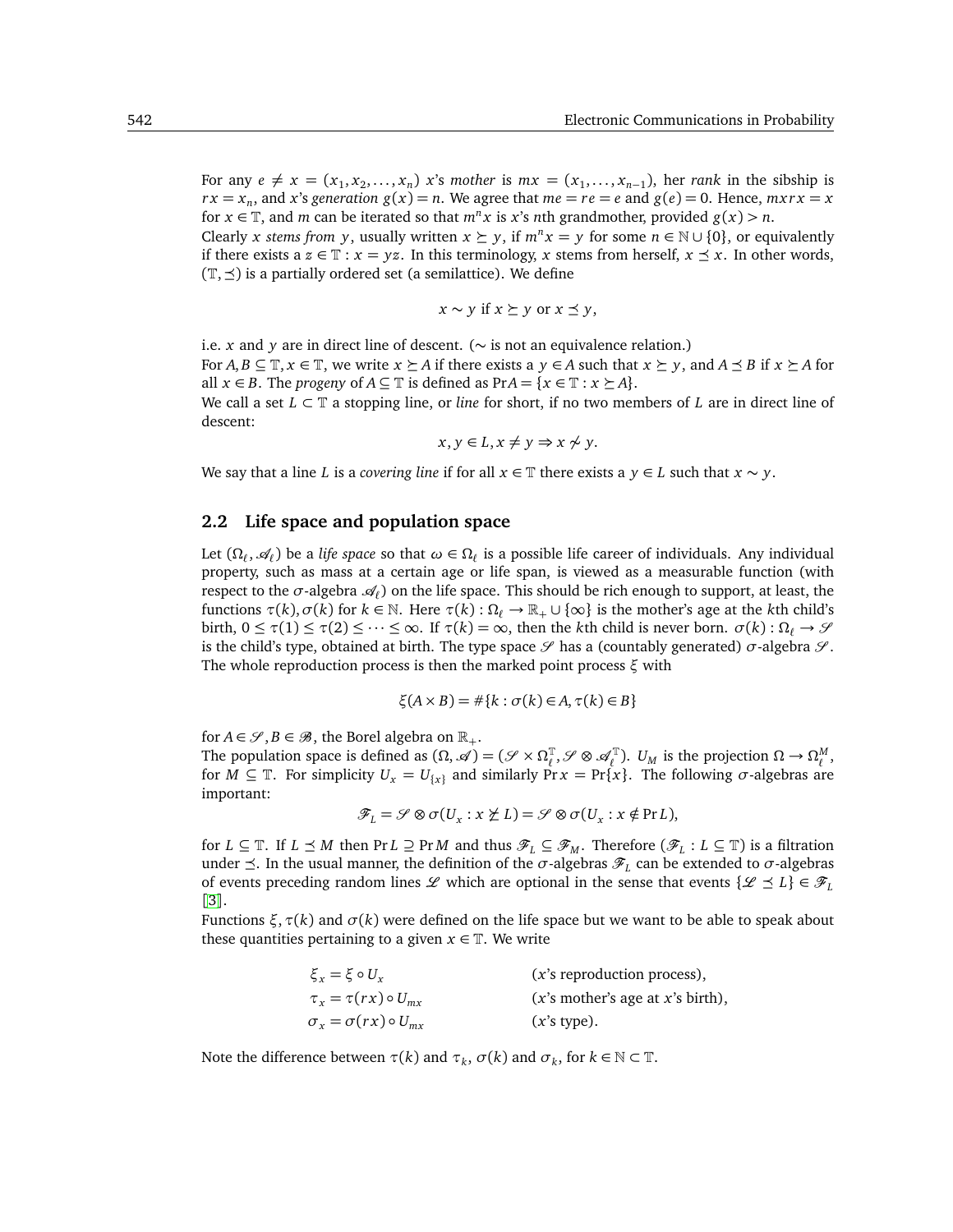Finally, the process is anchored in real time by taking Eve to be born at time 0, and letting later birth times  $t_x$ ,  $x \in \mathbb{T}$  be recursively determined by  $t_e = 0$  and  $t_x = t_{mx} + \tau_x$  for  $e \neq x \in \mathbb{T}$ . The meaning of  $t_x = \infty$  is that *x* is never born, so that

$$
\mathcal{R} = \{x \in \mathbb{T} : t_x < \infty\}
$$

is the set of *realised* individuals. This set is optional,  $\mathscr{F}_{L\cap\mathscr{R}}$  is well defined [[3](#page-7-2)], and so is the  $\sigma$ algebra  $\mathscr{F}_{\mathscr{R}}$  of events pertaining only to realised individuals. The probability space restricted to such events is that where a branching processes really lives, *cf.* [[5](#page-7-3)], [[2](#page-7-4)].

## **2.3 The probability measure and branching property**

The setup is that for each  $s \in \mathcal{S}$  there is a probability measure  $P(s, \cdot)$  on the life space  $(\Omega_{\ell}, \mathcal{A}_{\ell})$ , such that the function  $s \to P(s, A)$  is measurable with  $A \in \mathcal{A}_\ell$ . For any  $s \in \mathcal{S}$  this kernel (the *life kernel*) defines a *population probability* measure  $\mathbb{P}_s$  on  $(\Omega, \mathcal{A})$  with an ancestor of type  $\sigma_e = s$  and such that given  $\sigma_x$ , *x*'s life will follow the law  $P(\sigma_x, \cdot)$  independently of the rest of the process, see [[3](#page-7-2)].

Indeed, the basic branching property of the whole process can be characterised by a generalisation of this in terms of the mappings

$$
S_{x} = (\sigma_{x}, U_{\text{Pr} x}) : \mathcal{S} \times \mathbb{T} \to \mathcal{S} \times \mathbb{T},
$$

which renders *x* the new Eve. Let  $T_x = S_x^{-1}$  and  $\{A_x : x \in L\} \subseteq \mathcal{A}$ . Then,

$$
\mathbb{P}_s\bigg(\bigcap_{x\in L}T_xA_x\bigg|\mathscr{F}_L\bigg)=\prod_{x\in L}\mathbb{P}_{\sigma_x}(A_x)\qquad(\mathbb{P}_s\text{-a.s.}),
$$

<span id="page-3-0"></span>for lines *L*. This remains true for optional lines and in particular

$$
\mathbb{P}_s\bigg(\bigcap_{x\in L\cap\mathcal{R}}T_xA_x\bigg|\mathcal{F}_{L\cap\mathcal{R}}\bigg)=\prod_{x\in L\cap\mathcal{R}}\mathbb{P}_{\sigma_x}(A_x)\qquad(\mathbb{P}_s\text{-a.s.}),\tag{1}
$$

where the intersection over the empty set is taken to be  $\Omega$  and the empty product is ascribed the value one. The interpretation is that the daughter processes of all realised individuals *x* in a line are independent given the prehistory of the line with the population probability measure  $\mathbb{P}_{\sigma_x}$ , the only dependence upon the past thus being channelled through the type  $\sigma_x$  and the placing in time *t x* . This is the branching property. We shall see that it remains true for processes which are bound to die out.

## **3 Conditioning on extinction**

Denote by *E* the event that the branching process starting from Eve dies out, i.e. that  $\mathcal{R}$  has only a finite number of elements. Let  $q_s = \mathbb{P}_s(E)$  and  $E_x$  be the event that the branching process starting from *x* dies out,  $E_x = T_x E$ . Write  $\tilde{\mathbb{P}}_s(\cdot) = \mathbb{P}_s(\cdot | E)$ , which clearly only makes sense for  $s \in \mathcal{S}$  such that  $q_s > 0$ , and let  $\tilde{\mathbb{E}}_s$  denote expectation with respect to  $\tilde{\mathbb{P}}_s.$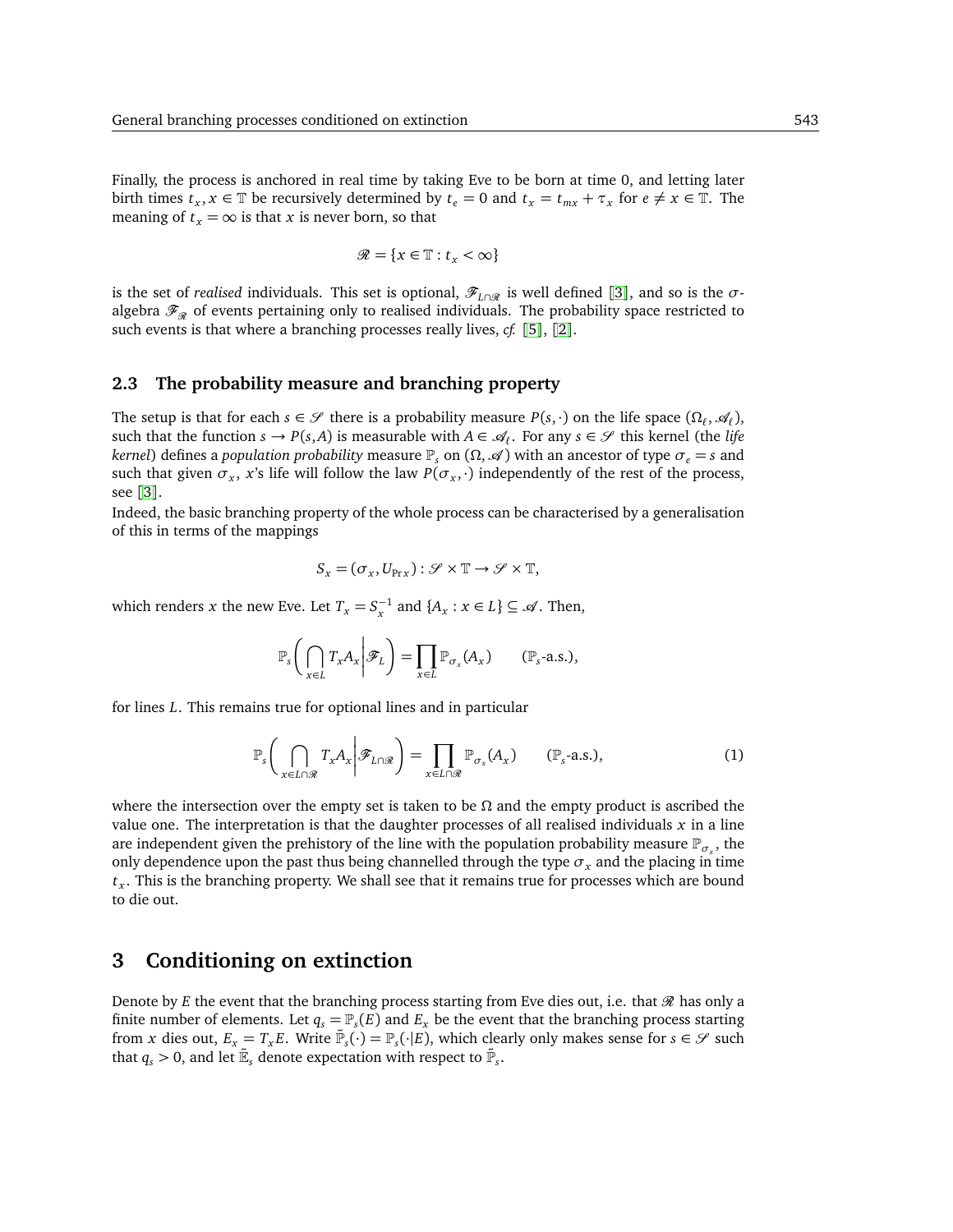## <span id="page-4-4"></span>**3.1 Main result**

**Theorem 1.** *Any branching process conditioned on extinction remains a branching process, but with extinction probability one. Its life kernel is*  $\tilde{P}(s, A) := \tilde{\mathbb{P}}_s(\mathscr{S} \times A \times \Omega_{\ell}^{T \setminus \{e\}})$  *<i>for*  $A \in \mathscr{A}_{\ell}$ *. Thus, for any covering lines L and*  $\{A_x : x \in L\} \subseteq \mathcal{A}$ 

<span id="page-4-0"></span>
$$
\tilde{\mathbb{P}}_s \bigg( \bigcap_{x \in L \cap \mathcal{R}} T_x A_x \bigg| \mathcal{F}_{L \cap \mathcal{R}} \bigg) = \prod_{x \in L \cap \mathcal{R}} \tilde{\mathbb{P}}_{\sigma_x}(A_x) \qquad (\mathbb{P}_s \text{-a.s.}). \tag{2}
$$

<span id="page-4-3"></span> $F$ urthermore, the Radon-Nikodym derivative  $d\tilde{\mathbb{P}}_s/d\mathbb{P}_s$  with respect to the  $\sigma$ -algebra  $\mathscr{F}_{L\cap\mathscr{R}}$  is given by

$$
\left. \frac{d\tilde{\mathbb{P}}_s}{d\mathbb{P}_s} \right|_{\mathscr{F}_{L \cap \mathscr{R}}} = \frac{1}{q_s} \prod_{x \in L \cap \mathscr{R}} q_{\sigma_x}.
$$
\n(3)

*Proof.* First, note that

$$
E = \bigcap_{x \in L \cap \mathcal{R}} T_x E,\tag{4}
$$

for covering lines *L*. Indeed, since  $\{L \cap \mathcal{R} = \emptyset\} \subseteq E$  and intersection over an empty index set yields the full space,

<span id="page-4-1"></span>
$$
E = (E \cap \{L \cap \mathcal{R} = \emptyset\}) \cup (E \cap \{L \cap \mathcal{R} \neq \emptyset\})
$$
  
= 
$$
\left(\{L \cap \mathcal{R} = \emptyset\} \cap \bigcap_{x \in L \cap \mathcal{R}} T_x E\right) \cup \left(\{L \cap \mathcal{R} \neq \emptyset\} \cap \bigcap_{x \in L \cap \mathcal{R}} T_x E\right)
$$
  
= 
$$
\bigcap_{x \in L \cap \mathcal{R}} T_x E.
$$

<span id="page-4-2"></span>The branching property [\(1\)](#page-3-0) implies that

$$
\mathbb{P}_s(E|\mathscr{F}_L) = \prod_{x \in L \cap \mathscr{R}} q_{\sigma_x} = \mathbb{P}_s(E|\mathscr{F}_{L \cap \mathscr{R}}). \tag{5}
$$

Hence, for any covering line *L* and  $A \in \mathcal{F}_L$ 

$$
\tilde{\mathbb{P}}_s(A) = \mathbb{E}_s\left[\mathbb{P}_s(E|\mathscr{F}_L);A\right]/q_s = \mathbb{E}_s\left[\prod_{x \in L \cap \mathscr{R}} q_{\sigma_x};A\right]/q_s,
$$

and thus [\(3\)](#page-4-0) holds. Equations [\(4\)](#page-4-1), [\(1\)](#page-3-0) and [\(5\)](#page-4-2) yield

$$
\mathbb{P}_{s}\left(E \cap \bigcap_{x \in L \cap \mathcal{R}} T_{x} A_{x} \middle| \mathcal{F}_{L \cap \mathcal{R}}\right) = \mathbb{P}_{s}\left(\bigcap_{x \in L \cap \mathcal{R}} T_{x}(A_{x} \cap E) \middle| \mathcal{F}_{L \cap \mathcal{R}}\right)
$$

$$
= \prod_{x \in L \cap \mathcal{R}} q_{\sigma_{x}} \tilde{\mathbb{P}}_{\sigma_{x}}(A_{x})
$$

$$
= \mathbb{P}_{s}(E | \mathcal{F}_{L \cap \mathcal{R}}) \prod_{x \in L \cap \mathcal{R}} \tilde{\mathbb{P}}_{\sigma_{x}}(A_{x}),
$$

and [\(2\)](#page-4-3) follows.

 $\Box$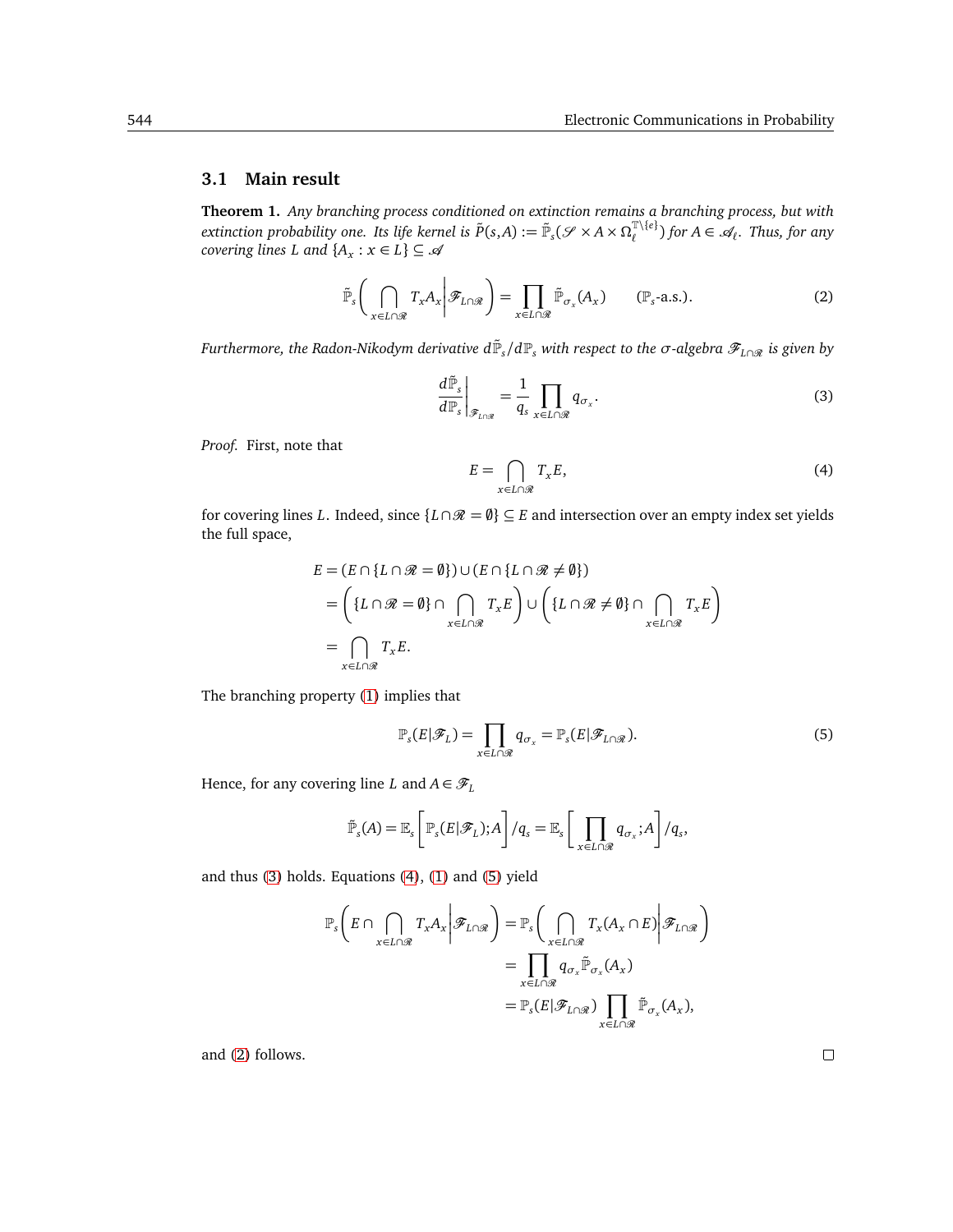*Remark* 1. With  $X := \xi_e(\mathcal{S} \times \mathbb{R}_+)$  being Eve's total offspring and  $L = \mathbb{N}$ , the first generation,

$$
\left. \frac{d\tilde{\mathbb{P}}_s}{d\mathbb{P}_s} \right|_{\mathscr{F}_{\mathbb{N}\cap\mathscr{R}}} = \frac{1}{q_s} \prod_{k \in \mathbb{N}:k \le X} q_{\sigma_k},\tag{6}
$$

We thus obtain the conditioned life kernel

<span id="page-5-0"></span>
$$
\tilde{P}(s,A) = \frac{1}{q_s} \int_{A} \prod_{k \in \mathbb{N}:k \leq X(\omega)} q_{\sigma_k(\omega)} P(s,d\omega),
$$

showing both that the number of children under the conditioning tends to be lower, and that the children tend to have types with higher extinction probabilities, which is quite reasonable. For single-type processes with extinction probability *q*, equation [\(6\)](#page-5-0) simplifies to

$$
\left. \frac{d\tilde{\mathbb{P}}}{d\mathbb{P}} \right|_{\mathscr{F}_{N\cap\mathscr{R}}} = q^{X-1},\tag{7}
$$

and in the Bienaymé-Galton-Watson case the conditioned offspring distribution is thus

<span id="page-5-1"></span>
$$
\tilde{\mathbb{P}}(X = k) = \mathbb{E}[q^{X-1}; X = k] = \mathbb{P}(X = k)q^{k-1},
$$

in perfect agreement with [[1,](#page-7-1) Theorem I.12.3].

*Remark* 2*.* As was pointed out to us by a referee, general multi-type branching processes are introduced in [[3](#page-7-2)] as Markov fields on the set  $\mathbb{T}$ , and in this context  $\tilde{\mathbb{P}}_s$  may be seen as an *h*transform of P*<sup>s</sup>* , since the product in the right hand side of [\(3\)](#page-4-0) is a harmonic function defined on lines  $L \subseteq \mathbb{T}$ .

*Example* 1*. (Sevastyanov processes)* Consider single-type Sevastyanov splitting processes, where individuals have a life span distribution *G* and at death split into *k* particles with probability  $p_k(u)$ , if the life span  $L = u$ . By [\(7\)](#page-5-1) we conclude that

$$
\tilde{\mathbb{P}}(X = k, L \in du) = \mathbb{E}[q^{X-1}; X = k, L \in du] = p_k(u)q^{k-1}G(du).
$$

Hence

$$
\tilde{G}(du) = \tilde{\mathbb{P}}(L \in du) = \sum_{k=0}^{\infty} p_k(u) q^{k-1} G(du)
$$

and  $\tilde{\mathbb{P}}(X = k, L \in du) = \tilde{p}_k(u)\tilde{G}(du)$ , with

$$
\tilde{p}_k(u) = \frac{p_k(u)q^k}{\sum_{i=0}^{\infty} p_i(u)q^i},
$$

and the conditioned Sevastyanov process remains a Sevastyanov process with life span distribution  $\tilde{G}$  and splitting probabilities  $\tilde{p}_k(u)$ .

*Example* 2*. (A two-type general branching process)* Consider a two-type process where life spans are exponentially distributed with expected value 1. Individuals of type 1 bear children of type 1 according to a Poisson process with intensity 3. Individuals of type 2 bear children according to a Poisson process with intensity 5 and each child is of type 1 or type 2 with equal probability independently of each other.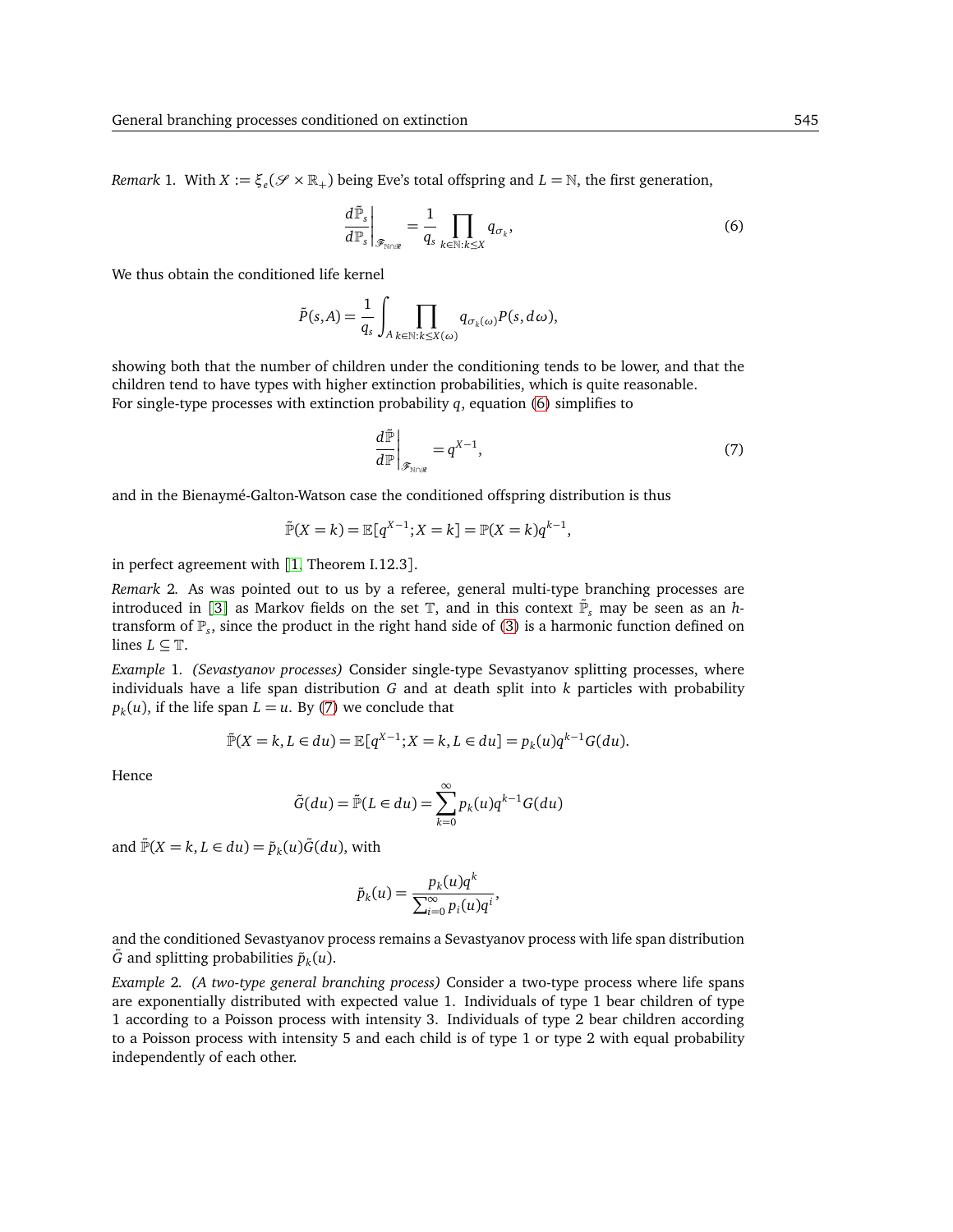with expected value  $\frac{1}{3}$  and at death either split into two new particles of type 1 with probability  $p_{11} = \frac{2}{3}$  $\frac{2}{3}$  or leave no offspring with probability  $p_{10} = \frac{1}{3}$  $\frac{1}{3}$ . Particles of type 2 have exponential life spans with expected value  $\frac{1}{5}$  and split into two particles of type 2 with probability  $p_{22} = \frac{2}{5}$  $\frac{2}{5}$ , two particles — one of either type — with probability  $p_{21} = \frac{2}{5}$  $\frac{2}{5}$ , or leave no offspring with probability  $p_{20} = \frac{1}{5}$  $\frac{1}{5}$ .

The extinction probabilities solve (taking expected values in [\(5\)](#page-4-2) with  $L = \mathbb{N}$ )

$$
q_1 = p_{11}q_1^2 + p_{10}
$$
  
\n
$$
q_2 = p_{22}q_2^2 + p_{21}q_2q_1 + p_{20},
$$

so

$$
q_1 = \frac{1}{2}
$$
  

$$
q_2 = \frac{2 - \sqrt{2}}{2} \doteq 0.293
$$

and by [\(6\)](#page-5-0) the conditional probabilities are

$$
\tilde{p}_{11} = \frac{1}{q_1} p_{11} q_1^2 = \frac{1}{3}
$$
  
\n
$$
\tilde{p}_{10} = \frac{1}{q_1} p_{10} = \frac{2}{3}
$$
  
\n
$$
\tilde{p}_{22} = \frac{1}{q_2} p_{22} q_2^2 = \frac{2 - \sqrt{2}}{5}
$$
  
\n
$$
\tilde{p}_{21} = \frac{1}{q_2} p_{21} q_2 q_1 = \frac{1}{5}
$$
  
\n
$$
\tilde{p}_{20} = \frac{1}{q_2} p_{20} = \frac{2}{2 - \sqrt{2}} \cdot \frac{1}{5} = \frac{2 + \sqrt{2}}{5}.
$$

In terms of the original process, the new, conditioned process will have individuals of type 1 whose life spans are exponential with expectation  $\frac{1}{3} \cdot \frac{1}{\tilde{p}_1}$  $\frac{1}{\tilde{p}_{10}}=q_1=\frac{1}{2}$  $\frac{1}{2}$ , and it will have individuals of type 2, with life spans also exponential, but the expected value  $\frac{1}{5} \cdot \frac{1}{\tilde{p}_2}$  $\frac{1}{\tilde{p}_{20}} = \frac{1}{2+\tilde{p}_{20}}$  $\frac{1}{2+\sqrt{2}} = q_2 \doteq 0.293$ . Children are still born according to Poisson processes with intensities 3 and 5, respectively. However, the proportion of types born by individuals of type 2 is changed: the probability of a child being of type 1 is now  $\frac{\bar{p}_{21}}{\bar{p}_{21}+\bar{p}_{22}} = \frac{1}{3-\epsilon}$  $\frac{1}{3-\sqrt{2}}$  $\stackrel{1}{=} 0.631.$ 

#### **3.2 Super- and subcriticality**

Finally, we address the question of whether a supercritical process conditioned on extinction is subcritical. In this section we leave the full generality of Theorem [1.](#page-4-4) This is partly because the notions of super- and subcriticality for general multi-type branching processes are quite involved: Several conditions on the life kernel are required in order to ascertain that the process is *Malthusian*, meaning roughly that the population grows or declines in an asymptotically exponential